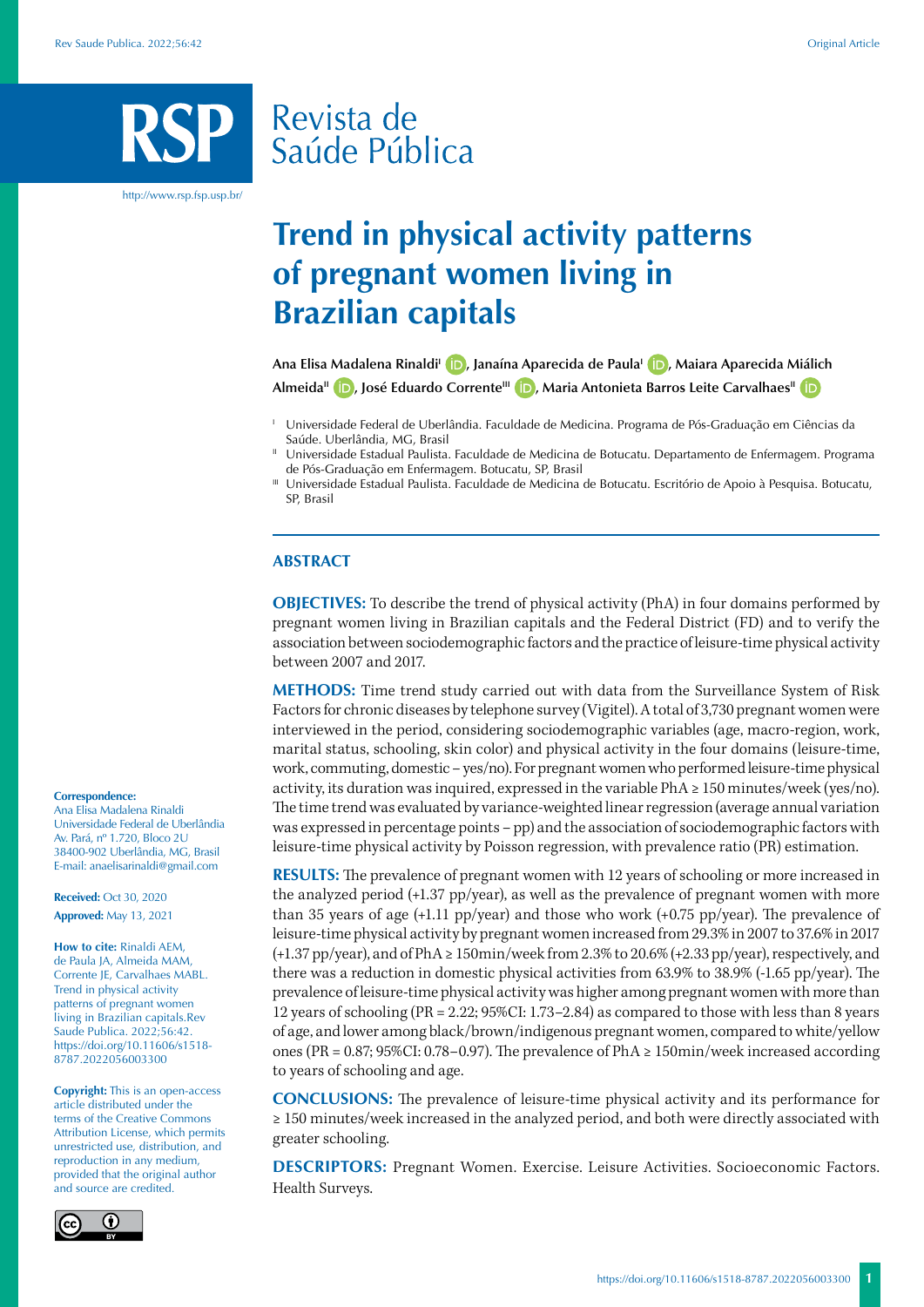# **INTRODUCTION**

The current recommendation for the practice of at least 150 minutes of moderate intensity physical activity (PhA) per week from the World Health Organization (WHO)<sup>1</sup>, endorsed by the Brazilian Ministry of Health, has also been shown to be beneficial for pregnant women, as long as there are no contraindications<sup>2</sup>. It is recommended that these 150 minutes be distributed throughout the week during the three trimesters of pregnancy<sup>2,3</sup>.

The benefits resulting from the practice of physical activity involve protection against such adverse obstetric and neonatal outcomes as excessive gestational weight gain<sup>4</sup>, arterial hypertension<sup>5</sup>, gestational diabetes mellitus<sup>4,6</sup>, surgical delivery<sup>5</sup>, and macrosomia<sup>4</sup>. The types of PhA during pregnancy most frequently studied in the literature, considered safe and beneficial, include aerobic exercises, resistance and stretching exercises, cycling on a cycle ergometer, swimming and water aerobics, dance, and pilates<sup>7</sup>. .

The relationship between occupational PhA of the pregnant woman and maternal-fetal health outcomes still need to be investigated, due to the divergent and limited results of published studies<sup>2</sup>. The effects of occupational PhA during pregnancy on health outcomes seem to be dependent on the weight load handled throughout the day, and lifting weights greater than 20 kg more than 10 times a day presented an increased risk of preterm birth. The recommendation of the National Institute for Occupational Safety and Health can be used to estimate the maximum acceptable weight limit for a pregnant woman, considering occupational activity and gestational age<sup>8,9</sup>.

The percentage of pregnant women who regularly practice leisure-time physical activity is low, according to Brazilian regional studies carried out in the 2000s and 2010s<sup>10-12</sup>. In Pelotas (RS) (2004), 12.9% of pregnant women reported practicing some type of PhA and there was a reduction in their practice in the last trimester<sup>11</sup>. In the interior of São Paulo, the percentage of pregnant women interviewed in 2010 and in the period 2011–2014 who claimed to have moderate PhA ranged from 12.5%<sup>10</sup> to 7.6%<sup>12</sup>, respectively. With this picture, it is noted that in the Low-Risk Prenatal Care Manual recommendations from the Ministry of Health (2012)<sup>13</sup>, in force to date, there is little emphasis on the promotion of physical activity during pregnancy and no emphasis on its potential as a protective behavior against obstetric and neonatal complications13.

There are no representative data on the Brazilian population of pregnant women and, consequently, the temporal trend of PhA practice during pregnancy is unknown, although monitoring the physical activity of the population in general is one of the priority actions of the National Health Promotion Policy<sup>14</sup>. A Brazilian study was identified that compared two groups (2004 and 2015) of pregnant women in Pelotas (RS). There was an increase in the percentage of active pregnant women before becoming pregnant, stability of the percentage of active pregnant women in the first two gestational trimesters, and a reduction in the active proportion in the third trimester<sup>15</sup>.

The Surveillance System for Risk Factors for chronic diseases by telephone survey (Vigitel) provides data on physical activity. The presence of pregnant women in the annual samples of Vigitel is an opportunity to get to know the panorama of PhA practice in all Brazilian regions, even if restricted to those who live in the capitals and the Federal District (FD). Thus, our objectives were to describe the time trend of PhA in pregnant women living in Brazilian capitals and in the FD, between 2007 and 2017, and to verify the association between sociodemographic factors and the scope of the recommendation of leisure-time PhA by pregnant women based on Vigitel data.

### **METHODS**

#### **Study Design, Data Source and Sample**

This is a time trend study with annual data from Vigitel, from 2007 to 2017, with each survey having a cross-sectional design. Vigitel's objective is to continuously and frequently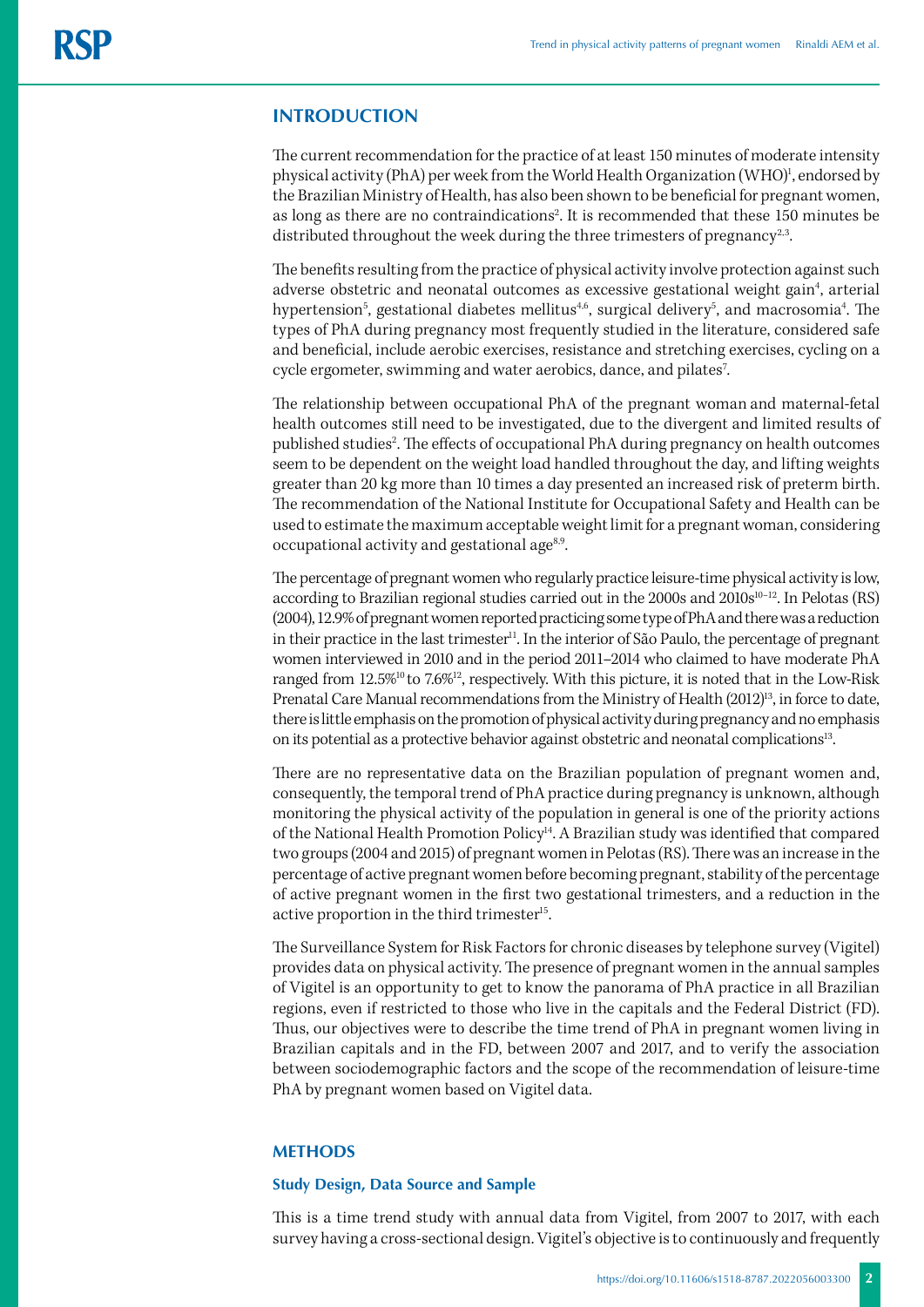monitor the distribution of risk and protective factors for chronic non-communicable diseases (NCDs).

The Vigitel Project was approved by the National Research Ethics Commission (Conep) for Human Beings of the Ministry of Health (Opinion 355590, CAAE: 16202813.2.0000.0008) and the databases are public and available on the Ministry of Health website.

The annual sample is obtained by drawing lots of five thousand telephone lines per city, systematically and stratified by zip code. The lines then undergo a second draw and are divided into replicas of 200 lines, excluding lines corresponding to companies, those that are out of service or that do not respond to six call attempts made on different days and times. The eligible ones go through a second stage, with a drawing of an adult resident to answer the questionnaire<sup>16</sup>. The adoption of the rake method to obtain the post-stratification weight allows inference of estimates for the adult population residing in Brazilian capitals and FD, regardless of whether the household has a telephone line or not. This method was initially adopted in 2012, but was calculated and made available from 2006 onwards $17$ .

A total of 3,730 women reported being pregnant between 2007 and 2017. Due to the sample being composed of pregnant women, a new rake weight was constructed from the variable "internal weight", already available in the databases (this variable is constructed by multiplying the inverse of the probability of adults in the household by the inverse of the probability of telephone lines in the household), the age group of pregnant women (< 20 years; 20–34.9 years and ≥ 35 years) and the capital where they lived. A variable was constructed corresponding to the number of pregnant women by age group and by capital. Subsequently, the rakeweight was generated from these three variables. The need for a new weight is due to the small number of pregnant women in the sample of each survey in the analyzed period and also due to the drop in the fertility rate (from two points in 2006 to approximately 1.75 in 2015)<sup>18</sup> and birth rate (15.8 births/thousand inhabitants in 2006 to 13.8 births/thousand inhabitants in 2016)<sup>19</sup>.

#### **Sociodemographic Variables**

The sociodemographic variables selected were: age  $\left($  < 20 years, 20 to 34.9 years,  $\geq$  35 years); schooling (zero to eight years, nine to 11 years, ≥ 12 years); work (yes/no); marital status (single, widowed/divorced, and married/informally married), macro-region (North, Northeast, Midwest, Southeast and South) and skin color (white, yellow, black, brown or indigenous). In the analyses, we chose to group the pregnant women into two categories, one for women who self-declared as white and yellow and the other for those who selfdeclared as black, brown and indigenous<sup>20</sup>.

#### **Physical Activity Variables**

The variables available in the Vigitel databases and analyzed in this study refer to physical activity in four domains: occupational, domestic, commuting and leisure-time. For the occupational, domestic and commuting PhA domains, we used the indicator variables previously available in all databases (2007 to 2017) and whose configuration was "no/yes".

The "yes" category for occupational PhA corresponds to the pregnant woman having worked in the last three months and having reported walking a lot and/or carrying weight at work. The "yes" category for PhA when commuting corresponds to the pregnant woman having walked 30 minutes or more between work and/or course/school. The "yes" category for domestic PhA corresponds to performing the cleaning alone and/or doing the heavy part of the cleaning alone.

PhA in leisure-time was configured by the authors from the variable "In the last three months, did you practice any kind of physical exercise or sport?" (yes/no). The variable type of leisure-time PhA was only available for pregnant women who answered that they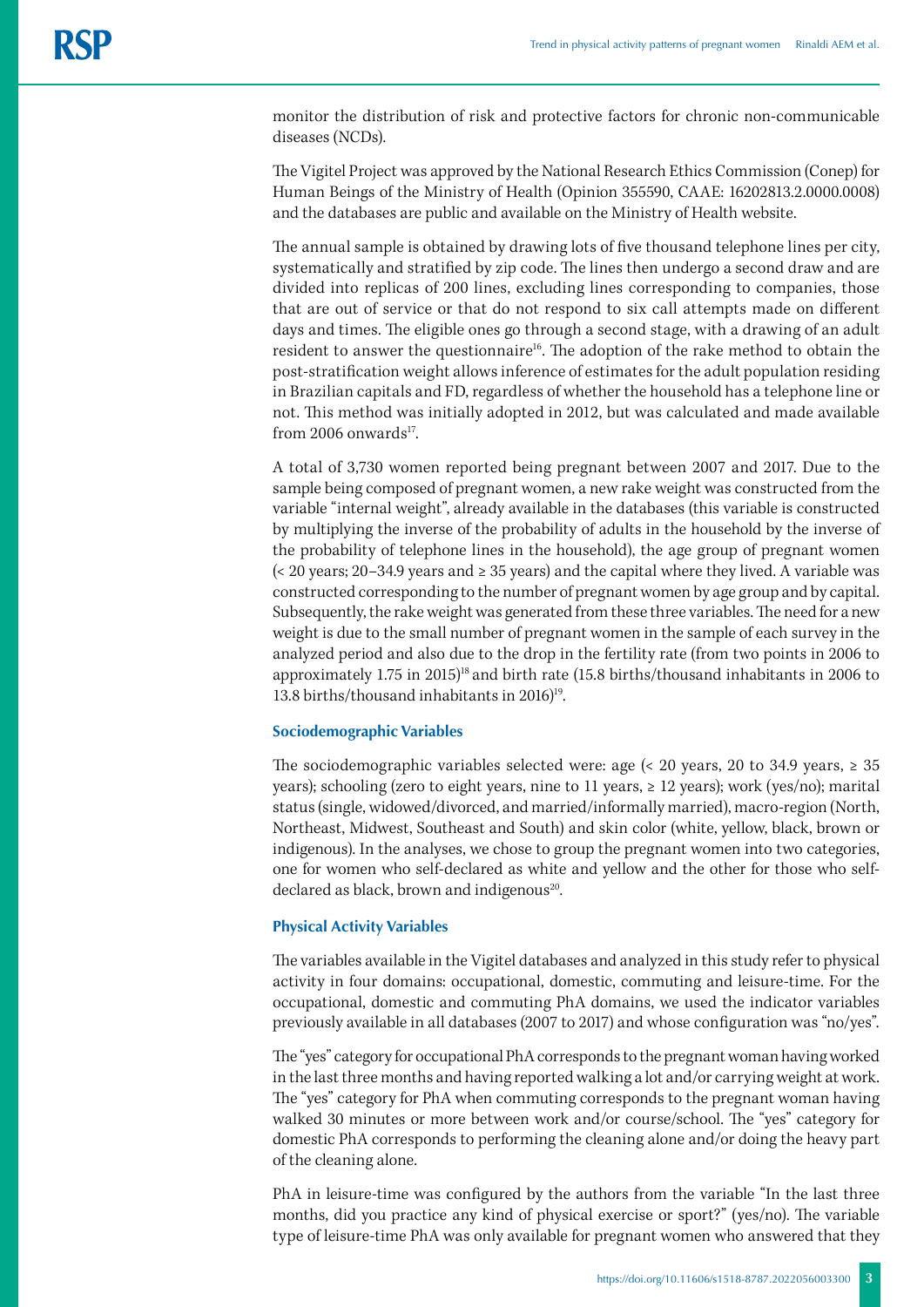had practiced some type of exercise or sport in the last three months and had done it more than once a week. The different PhA modalities were grouped into four categories, according to the classification of energy expenditure intensity in multiples of metabolic equivalents  $(MET)^{21}$ : walking on the street and on the treadmill; dance, gymnastics, water aerobics, weight training, swimming; bicycle, soccer, martial arts, volleyball, tennis; street and treadmill running.

The leisure-time PhA variable ≥ 150min per week (PhA ≥ 150min/week) was configured by the authors from the combination of two variables: weekly PhA frequency (number of days/ week) and PhA duration (minutes/section). Pregnant women who reported practicing some exercise/sport in the last three months more frequently than once a week and whose sum of weekly frequency and duration resulted in  $\geq 150$ min/week were included in the "yes" category. Pregnant women who did not do physical activity or who did it only once a week were classified as "no" for this variable. Thus, it was possible to estimate the prevalence of physical activity as recommended by the WHO<sup>1</sup>. .

### **Data Analysis**

Data were described in terms of prevalence by year of the survey and the temporal trend analysis was performed using variance-weighted linear regression. The average rate of increase or decrease (expressed in percentage points – pp) of prevalence between 2007 and 2017 corresponds to the value of the slope coefficient of the regression with the respective p-value of trend (significance level less than 5%).

The prevalence of leisure-time physical activity (yes/no) and of PhA practice ≥ 150min/week (yes/no), according to schooling, were illustrated in a graph defined as equiplot.

The association between the pregnant woman's level of education and the performance of leisure-time physical activity and PhA ≥ 150min/week was estimated by Poisson regression analysis, adjusted for age group, color, geographic macro-region and marital status. Two models were adjusted for each outcome: a) model 1 with the inclusion of all survey years (2007 to 2017) and b) model 2 with sample division into three periods (2007 to 2009; 2010 to 2014 and 2015 to 2017). The option to analyze the models in these three periods is due to the reduction of the sample over the years, leading to an increase in the confidence intervals in the analyses and a reduction in the precision of the estimates. All analyses were performed using the Stata SE 13.0° program.

# **RESULTS**

The total sample collected from 2007 to 2017 comprised 3,730 pregnant women (variation from 2% to 1.38% of the total sample of women interviewed in each survey), with similar and larger sizes in the 2007 period ( $n = 462$  pregnant women) to 2011 ( $n = 396$  pregnant women) and a reduction from 2012 (n = 317 in 2012 to n = 188 in 2017).

We observed an increase in the percentage of pregnant women aged  $\geq 35$  years in the analyzed period, but the majority of pregnant women were between 20 and 34.9 years old during the period. There was a significant increase in the prevalence of pregnant women with ≥ 12 years of schooling, with the majority in 2017 being classified in this schooling range, in contrast to 2007, when the category of nine to 11 years of schooling was more prevalent. The prevalence of pregnant women who reported being working increased from 58.6% to 67.8% between 2007 and 2017. The highest prevalence of pregnant women in the period from 2007 to 2017 was identified in the North and Northeast regions, with an increase, in the same period, of those living in the Northeast region and a reduction in the Midwest and South. Most pregnant women reported being married or in a common-law marriage. There was a higher prevalence, throughout the analyzed period, of pregnant women who self-declared as black, mixed race and indigenous (59% in 2007 and 61.3% in 2017) (Table 1).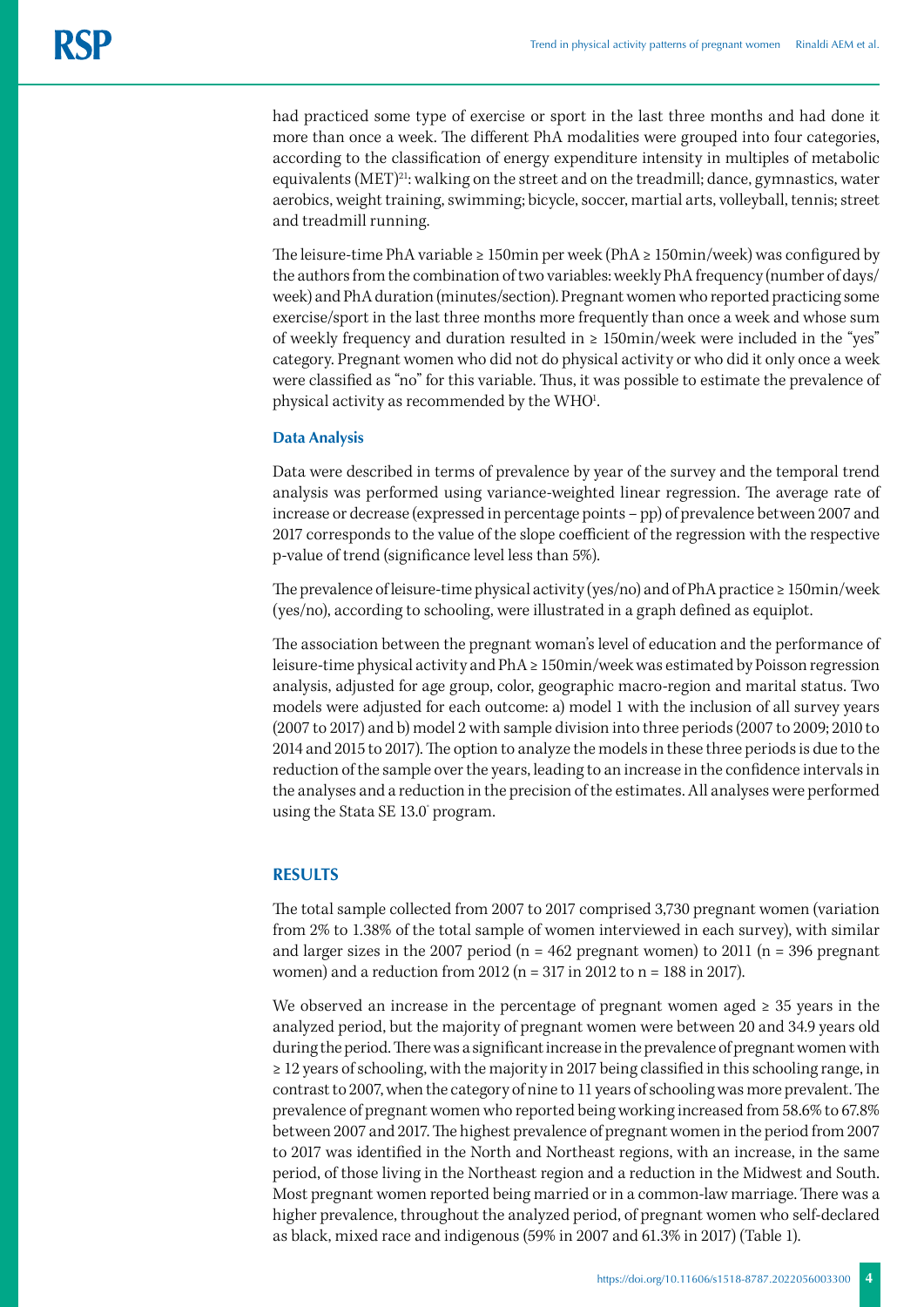Table 1. Sociodemographic characteristics of Brazilian pregnant women living in Brazilian capitals and the Federal District, according to year of the survey. Vigitel, 2007–2017.

|                                 | <b>Survey years</b> |      |      |      |      |      |      |      |      |      |      |                                           |
|---------------------------------|---------------------|------|------|------|------|------|------|------|------|------|------|-------------------------------------------|
| <b>Variables</b>                | 2007                | 2008 | 2009 | 2010 | 2011 | 2012 | 2013 | 2014 | 2015 | 2016 | 2017 | Average increment/<br>year (in pp)<br>(p) |
| Age range (years)               |                     |      |      |      |      |      |      |      |      |      |      |                                           |
| < 20                            | 5.7                 | 4.6  | 4.9  | 7.5  | 8.8  | 5.9  | 5.4  | 3.9  | 2.6  | 7.2  | 6.2  | $-0.12(0.288)$                            |
| 20 to 35                        | 74.7                | 73.7 | 76.3 | 71.9 | 75.4 | 74.4 | 69.4 | 68.7 | 69.1 | 65.7 | 59.4 | $-1.09 \le 0.001$                         |
| $\geq 35$                       | 19.6                | 21.7 | 18.8 | 20.6 | 15.8 | 19.7 | 25.2 | 27.4 | 28.3 | 27.1 | 34.4 | $1.11 \leq 0.001$                         |
| Schooling (years)               |                     |      |      |      |      |      |      |      |      |      |      |                                           |
| $0$ to $8$                      | 17.2                | 14.9 | 11.3 | 18.4 | 17.3 | 12.6 | 11.6 | 13.1 | 8.9  | 7.5  | 8.9  | $-0.79 \le 0.001$                         |
| 9 to 11                         | 49.0                | 46.2 | 50.9 | 47.8 | 46.7 | 48.7 | 46.6 | 45.7 | 49.7 | 39.0 | 40.8 | $-0.59(0.040)$                            |
| $\geq 12$                       | 33.8                | 38.9 | 37.8 | 33.8 | 36.0 | 38.7 | 41.8 | 41.2 | 41.4 | 53.5 | 50.3 | $1.37 \le 0.001$                          |
| Work                            |                     |      |      |      |      |      |      |      |      |      |      | 0.75(0.007)                               |
| No                              | 41.4                | 36.6 | 37.1 | 37.2 | 40.7 | 38.8 | 39.0 | 37.6 | 27.1 | 35.0 | 32.2 |                                           |
| Yes                             | 58.6                | 63.4 | 62.9 | 62.8 | 59.3 | 61.2 | 61.0 | 62.4 | 72.9 | 65.0 | 67.8 |                                           |
| Macro-region                    |                     |      |      |      |      |      |      |      |      |      |      |                                           |
| North                           | 31.7                | 31.3 | 38.4 | 36.0 | 34.4 | 31.5 | 34.8 | 27.9 | 30.8 | 31.4 | 31.6 | $-0.29(0.295)$                            |
| Northeast                       | 26.3                | 33.6 | 26.9 | 26.6 | 32.0 | 33.0 | 29.4 | 36.6 | 40.9 | 30.2 | 39.3 | $0.97 \leq 0.001$                         |
| Midwest                         | 19.2                | 13.0 | 15.0 | 15.2 | 16.3 | 13.5 | 13.4 | 13.4 | 10.3 | 15.8 | 11.0 | $-0.48(0.015)$                            |
| Southeast                       | 12.9                | 14.2 | 11.8 | 11.7 | 10.2 | 12.4 | 12.0 | 14.9 | 12.1 | 14.5 | 14.3 | 0.08(0.705)                               |
| South                           | 9.9                 | 7.9  | 7.9  | 10.5 | 7.1  | 9.6  | 10.4 | 7.2  | 5.9  | 8.1  | 3.8  | $-0.41(0.003)$                            |
| Marital status                  |                     |      |      |      |      |      |      |      |      |      |      | 0.49(0.075)                               |
| Single, widow, divorced         | 23.5                | 33.9 | 32.6 | 31.7 | 35.7 | 28.3 | 34.5 | 28.8 | 27.9 | 37.2 | 34.9 |                                           |
| Married, common-law<br>marriage | 76.5                | 66.1 | 67.4 | 68.3 | 64.3 | 71.7 | 65.5 | 71.2 | 72.1 | 62.8 | 65.1 |                                           |
| Skin color                      |                     |      |      |      |      |      |      |      |      |      |      | $-0.08(0.782)$                            |
| White/yellow                    | 41.0                | 35.7 | 41.7 | 39.4 | 40.8 | 44.7 | 40.6 | 39.4 | 36.6 | 43.5 | 38.7 |                                           |
| Black, brown, indigenous        | 59.0                | 64.3 | 58.3 | 60.6 | 59.2 | 55.3 | 59.4 | 60.6 | 63.4 | 56.5 | 61.3 |                                           |

pp: percentage points.

The prevalence of pregnant women who reported practicing some physical activity at work (occupational PhA) was stable over the period, around 32%. There was a slight increase in PhA when commuting between home and work/study over the period (+0.34 pp/year) and a significant reduction in physical activity performed in domestic work (-1.65 pp/year). We observed an increase in PhA classified as leisure-time (+1.37 pp/year), as well as in the percentage of pregnant women who reported practicing PhA ≥ 150min/week (+2.33 pp/year) (Table 2). We found that, in 2007, domestic PhA was the most prevalent, with data similar to leisure-time and occupational PhA. However, in 2017, the prevalence of domestic PhA and leisure-time PhA was virtually equal to and higher than occupational and commuting PhA.

As the types of leisure-time PhA practiced by pregnant women were similar in all years, we chose to describe the results of the entire period. The most prevalent activities were walking on the street and on the treadmill (57.8%); followed by the category "dance, gymnastics, water aerobics, weight training and swimming" (32.7%); with lower prevalence of the categories "bicycle, soccer, martial arts, tennis and volleyball" (7.2%) and "running on the street and on the treadmill" (2.3%).

The prevalence of leisure-time PhA and  $PhA \geq 150$ min/week were higher among pregnant women with  $\geq 12$  years of schooling in the analyzed period. For these two variables, the prevalence was higher than 30% among pregnant women with higher education. Among pregnant women with less than eight years of schooling, the prevalence of PhA ≥ 150min/week was less than 10% in almost all years of the analyzed period (Figure).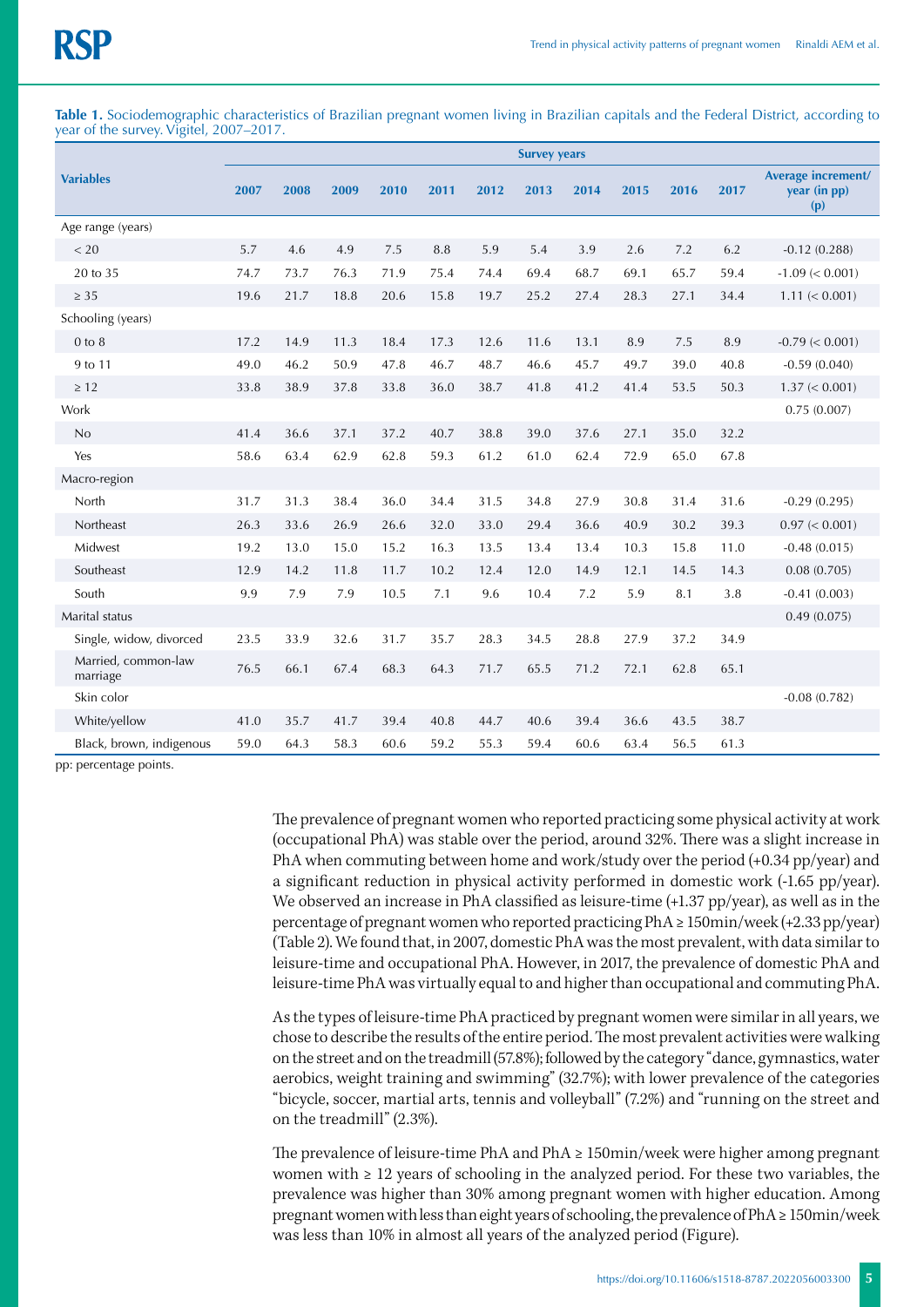**Table 2.** Trend in PhA practice in the four domains (leisure-time, work, commuting and domestic) and PhA practice according to the WHO recommendation (150 min/week) of Brazilian pregnant women living in Brazilian capitals and the Federal District, according to year of the survey. Vigitel, 2007–2017.

|                        | <b>Survey years</b> |      |      |      |      |      |      |      |      |      |      |                                           |
|------------------------|---------------------|------|------|------|------|------|------|------|------|------|------|-------------------------------------------|
| <b>Variables</b>       | 2007                | 2008 | 2009 | 2010 | 2011 | 2012 | 2013 | 2014 | 2015 | 2016 | 2017 | Average increment/<br>year (in pp)<br>(p) |
| Work                   |                     |      |      |      |      |      |      |      |      |      |      | 0.15(0.593)                               |
| No                     | 68.3                | 62.9 | 65.7 | 62.3 | 65.5 | 64.7 | 66.6 | 64.2 | 59.3 | 64.3 | 68.4 |                                           |
| Yes                    | 31.7                | 37.1 | 34.3 | 37.7 | 34.5 | 35.3 | 33.4 | 35.8 | 40.7 | 35.7 | 31.6 |                                           |
| Commuting              |                     |      |      |      |      |      |      |      |      |      |      | 0.34(0.038)                               |
| No                     | 94.9                | 89.3 | 88.6 | 84.2 | 85.8 | 88.7 | 89.6 | 88.1 | 90.1 | 90.7 | 91.3 |                                           |
| Yes                    | 5.1                 | 10.7 | 11.4 | 15.8 | 14.2 | 11.3 | 10.4 | 11.9 | 9.9  | 9.3  | 8.7  |                                           |
| Domestic activities    |                     |      |      |      |      |      |      |      |      |      |      | $-1.65 \le 0.001$                         |
| No                     | 36.1                | 52.5 | 48.9 | 48.3 | 49.6 | 51.2 | 54.2 | 51.3 | 56.9 | 55.4 | 61.6 |                                           |
| Yes                    | 63.9                | 47.5 | 51.1 | 51.7 | 50.4 | 48.8 | 45.8 | 48.7 | 43.1 | 44.6 | 38.4 |                                           |
| Leisure-time           |                     |      |      |      |      |      |      |      |      |      |      | $1.37 \le 0.001$                          |
| No                     | 70.7                | 75.8 | 71.4 | 76.9 | 77.6 | 69.5 | 66.0 | 66.8 | 64.5 | 56.6 | 62.4 |                                           |
| Yes                    | 29.3                | 24.2 | 28.6 | 23.1 | 22.4 | 30.5 | 34.0 | 33.2 | 35.5 | 43.4 | 37.6 |                                           |
| PhA $(> 150$ min/week) |                     |      |      |      |      |      |      |      |      |      |      | $2.33 \le 0.001$                          |
| No                     | 97.7                | 87.1 | 84.2 | 87.7 | 87.3 | 82.5 | 78.8 | 82.1 | 78.3 | 73.7 | 79.4 |                                           |
| Yes                    | 2.3                 | 12.9 | 15.8 | 12.3 | 12.7 | 17.5 | 21.2 | 17.9 | 21.7 | 26.3 | 20.6 |                                           |

PhA: physical activity; pp: percentage points.



Figure. Equiplot of leisure-time physical activity (PhA) and PhA practice for 150 min/week or more according to schooling in pregnant women residing in Brazilian capitals and the Federal District. Vigitel, 2007–2017.

There was an increase in the practice of leisure-time physical activities and PhA ≥ 150min/week from 2007 to 2017 (Table 3). We found that leisure-time PhA practice was 2.22 times more prevalent among pregnant women with  $\geq 12$  years of schooling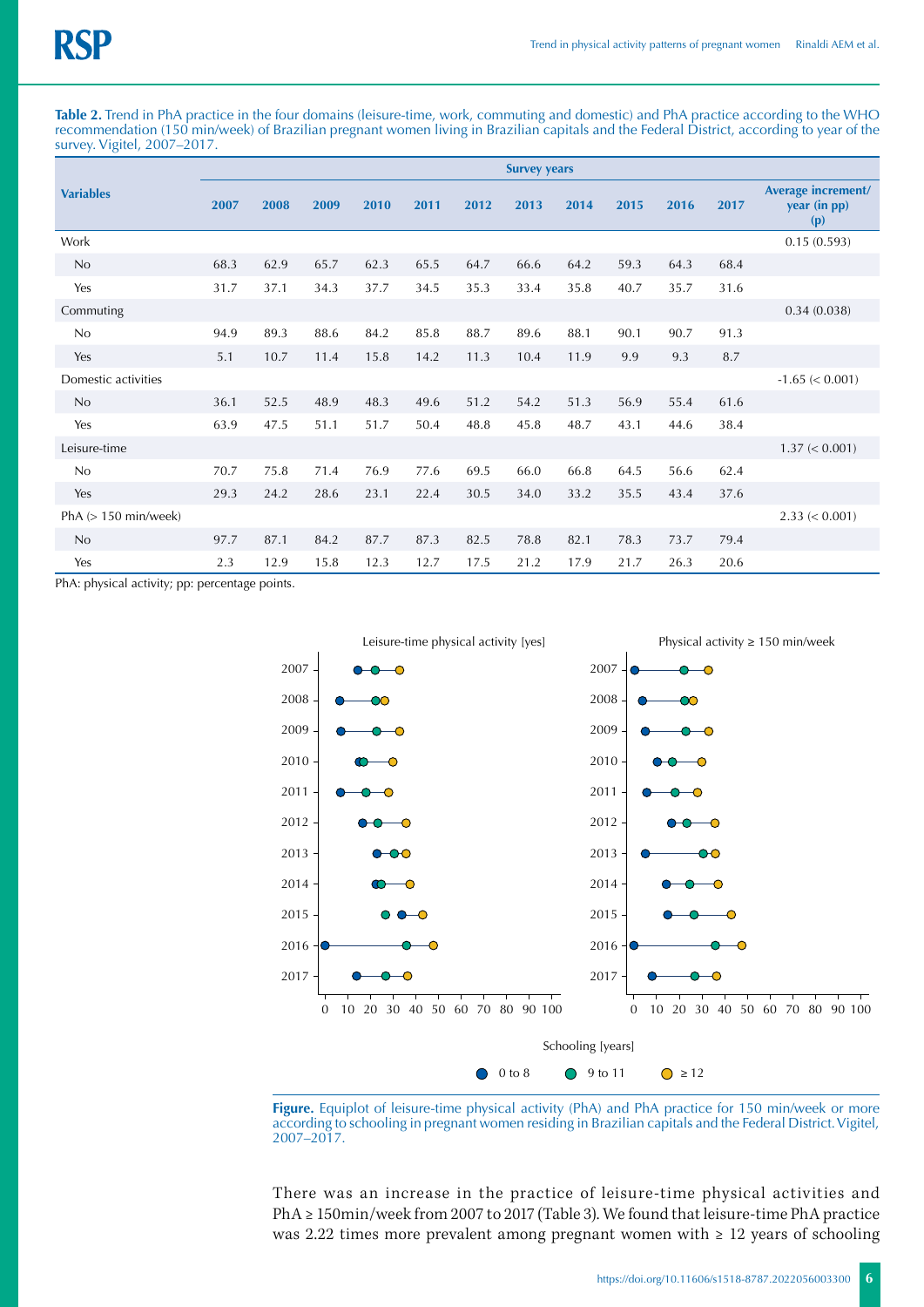|                             |                         | <b>PhA</b> at leisure-time     |                         |                                | $PhA > 150$ min/week      |                                |                         |                         |  |  |  |
|-----------------------------|-------------------------|--------------------------------|-------------------------|--------------------------------|---------------------------|--------------------------------|-------------------------|-------------------------|--|--|--|
|                             | <b>Model 1</b>          |                                | <b>Model 2</b>          |                                | <b>Model 1</b>            | <b>Model 2</b>                 |                         |                         |  |  |  |
|                             | 2007-2017<br>PR (95%CI) | 2007-2009<br><b>PR (95%CI)</b> | 2010-2014<br>PR (95%Cl) | 2015-2017<br><b>PR (95%CI)</b> | 2007-2017<br>$PR(95\%CI)$ | 2007-2009<br><b>PR (95%CI)</b> | 2010-2014<br>PR (95%Cl) | 2015-2017<br>PR (95%CI) |  |  |  |
| Year                        | 1.04<br>$(1.02 - 1.06)$ |                                |                         |                                | 1.11<br>$(1.08 - 1.14)$   |                                |                         |                         |  |  |  |
| Schooling (years)           |                         |                                |                         |                                |                           |                                |                         |                         |  |  |  |
| $0$ to $8$                  | $1.00$ (ref)            | $1.00$ (ref)                   | $1.00$ (ref)            | $1.00$ (ref)                   | $1.00$ (ref)              | $1.00$ (ref)                   | $1.00$ (ref)            | $1.00$ (ref)            |  |  |  |
| 9 to 11                     | 1.66<br>$(1.30 - 2.13)$ | 1.96<br>$(1.30 - 2.95)$        | 1.53<br>$(1.09 - 2.16)$ | 1.60<br>$(0.79 - 3.22)$        | 1.93<br>$(1.33 - 2.80)$   | 3.98<br>$(1.82 - 8.73)$        | 1.55<br>$(0.98 - 2.46)$ | 2.15<br>$(0.86 - 5.37)$ |  |  |  |
| $\geq 12$                   | 2.22<br>$(1.73 - 2.84)$ | 2.41<br>$(1.60 - 3.64)$        | 2.12<br>$(1.51 - 2.98)$ | 2.29<br>$(1.15 - 4.58)$        | 2.36<br>$(1.63 - 3.42)$   | 4.56<br>$(2.08 - 10.0)$        | 1.95<br>$(1.22 - 3.09)$ | 2.84<br>$(1.16 - 6.99)$ |  |  |  |
| Skin Color                  |                         |                                |                         |                                |                           |                                |                         |                         |  |  |  |
| White/yellow                | $1.00$ (ref)            | $1.00$ (ref)                   | $1.00$ (ref)            | $1.00$ (ref)                   | $1.00$ (ref)              | $1.00$ (ref)                   | $1.00$ (ref)            | $1.00$ (ref)            |  |  |  |
| Black, brown,<br>indigenous | 0.87<br>$(0.78 - 0.97)$ | 0.86<br>$(0.70 - 1.05)$        | 1.00<br>$(0.84 - 1.19)$ | 0.64<br>$(0.52 - 0.79)$        | 0.91<br>$(0.76 - 1.08)$   | 0.81<br>$(0.57 - 1.16)$        | 1.03<br>$(0.80 - 1.32)$ | 0.79<br>$(0.56 - 1.07)$ |  |  |  |
| Macro-region                |                         |                                |                         |                                |                           |                                |                         |                         |  |  |  |
| North                       | $1.00$ (ref)            | $1.00$ (ref)                   | $1.00$ (ref)            | $1.00$ (ref)                   | $1.00$ (ref)              | $1.00$ (ref)                   | $1.00$ (ref)            | $1.00$ (ref)            |  |  |  |
| Northeast                   | 0.85<br>$(0.74 - 0.98)$ | 0.82<br>$(0.64 - 1.04)$        | 0.81<br>$(0.64 - 1.02)$ | 0.97<br>$(0.75 - 1.24)$        | 0.86<br>$(0.69 - 1.08)$   | 0.66<br>$(0.41 - 1.06)$        | 0.93<br>$(0.66 - 1.32)$ | 0.97<br>$(0.66 - 1.42)$ |  |  |  |
| Midwest                     | 1.15<br>$(0.98 - 1.34)$ | 1.02<br>$(0.77 - 1.34)$        | 1.23<br>$(0.97 - 1.56)$ | 1.24<br>$(0.93 - 1.65)$        | 1.34<br>$(1.05 - 1.70)$   | 0.93<br>$(0.57 - 1.53)$        | 1.54<br>$(1.08 - 2.19)$ | 1.52<br>$(0.99 - 2.32)$ |  |  |  |
| Southeast                   | 1.03<br>$(0.86 - 1.23)$ | 0.86<br>$(0.62 - 1.20)$        | 1.28<br>$(1.00 - 1.65)$ | 0.86<br>$(0.61 - 1.21)$        | 1.18<br>$(0.90 - 1.53)$   | 0.82<br>$(0.46 - 1.47)$        | 1.53<br>$(1.05 - 2.23)$ | 1.08<br>$(0.66 - 1.75)$ |  |  |  |
| South                       | 1.19<br>$(0.99 - 1.44)$ | 1.19<br>$(0.87 - 1.61)$        | 1.36<br>$(1.02 - 1.80)$ | 0.86<br>$(0.57 - 1.31)$        | 1.43<br>$(1.06 - 1.92)$   | 1.25<br>$(0.73 - 2.15)$        | 1.75<br>$(1.14 - 2.67)$ | 1.01<br>$(0.55 - 1.85)$ |  |  |  |
| Age (years)                 |                         |                                |                         |                                |                           |                                |                         |                         |  |  |  |
| < 20                        | $1.00$ (ref)            | $1.00$ (ref)                   | $1.00$ (ref)            | $1.00$ (ref)                   | $1.00$ (ref)              | $1.00$ (ref)                   | $1.00$ (ref)            | $1.00$ (ref)            |  |  |  |
| 20 to 34                    | 1.15<br>$(0.88 - 1.50)$ | 0.95<br>$(0.62 - 1.47)$        | 1.51<br>$(0.96 - 2.38)$ | 0.82<br>$(0.51 - 1.32)$        | 1.78<br>$(1.10 - 2.88)$   | 1.55<br>$(0.60 - 3.99)$        | 1.72<br>$(0.88 - 3.36)$ | 2.15<br>$(0.80 - 5.82)$ |  |  |  |
| $\geq 35$                   | 1.28<br>$(0.97 - 1.69)$ | 1.05<br>$(0.66 - 1.67)$        | 1.83<br>$(1.14 - 2.94)$ | 0.82<br>$(0.50 - 1.34)$        | 2.17<br>$(1.32 - 3.58)$   | 2.16<br>$(0.81 - 5.78)$        | 2.40<br>$(1.19 - 4.80)$ | 2.12<br>$(0.77 - 5.80)$ |  |  |  |

**Table 3.** Association between schooling and leisure-time PhA practice in the last 3 months and PhA for 150min/week or more in pregnant women living in Brazilian capitals and the Federal District, in a period of 10 years (model 1) and annual intervals (model 2 ). Vigitel, 2007–2017.

PhA: physical activity; PR: prevalence ratio; 95%CI: 95% confidence interval.

compared to those with less than eight years (model 1). This pattern was repeated in the three analyzed periods (model 2). Pregnant women who self-declared themselves as black/brown/indigenous reported a lower prevalence of physical activity in model 1 and in the period from 2015 to 2017 (model 2). We did not observe a difference in prevalence according to geographic region and age (models 1 and 2).

The practice of  $PhA \geq 150$ min/week was 2.36 times more prevalent among pregnant women with  $\geq 12$  years of schooling compared to those with less than eight years (model 1), with prevalence ratio values being higher, especially in the period from 2007 to 2009. We also observed a higher prevalence of PhA in pregnant women aged > 20 years (model 1) and those residing in the Midwest and South regions (model 1, model 2 – 2010 to 2014) (Table 3).

# **DISCUSSION**

In this study, we observed a significant reduction in the number of pregnant women who reported doing PhA at home, an increase in those who did PhA in leisure-time time and who reached 150min/week in the analyzed period. However, we also observed that the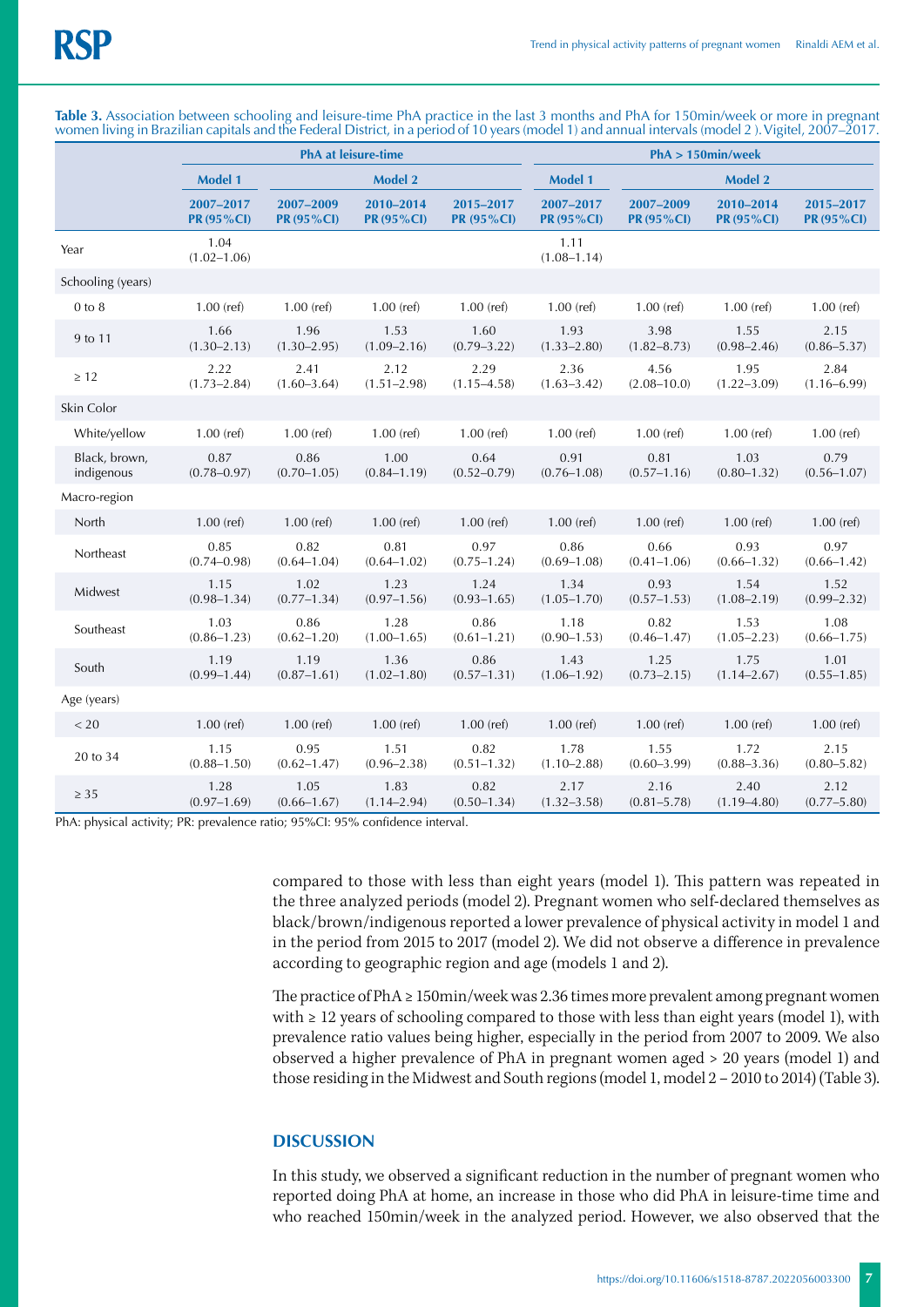practice of PhA in leisure-time time, as well as  $PhA \geq 150 \text{min/week}$ , are higher among pregnant women with greater schooling, indicating important social inequality among Brazilian pregnant women.

Occupational PhA remained stable over the analyzed decade and PhA in commuting showed a small increase. The percentage of pregnant women who reported doing domestic physical activities was reduced by half. The most significant increase in the period was in the leisure-time PhA domain, a component of the PhA set that is more modifiable by health promotion actions.

The relationship between domestic and occupational physical activities and the risk of preterm birth, low birth weight and intrauterine growth restriction dominated research in the 1980s and 1990s, especially in low-income countries, where such outcomes were and still are a public health issue. The outcomes of that time indicated that the excess hours of standing, going up and down stairs and carrying weight on a daily basis reduces intrauterine growth and gestational age at delivery<sup>22</sup>. These outcomes are still accepted and, therefore, the reduction of active pregnant women in these domains can be seen as positive<sup>2</sup>. .

It is possible that the effects of the different domains of physical activities vary according to the pregnant women's life context, as indicated by two recent studies<sup>23,24</sup>. In two cohort studies with French pregnant women, high levels of domestic PhA and sedentary activities in the third trimester of pregnancy increased the chances of postpartum depression, while exercise and sports activities were not associated with this outcome<sup>23</sup>. In a Vietnamese cohort, higher levels of domestic and occupational activities were associated with lower gestational weight gain. In the local context, this outcome was considered favorable to the prevention of gestational diabetes, a frequent problem in this population, but negative for the occurrence of low birth weight newborns<sup>24</sup>.

On the other hand, the literature contains solid evidence on the benefits of regular leisure-time PhA and exercise during pregnancy<sup>2</sup>, reinforcing the positive aspects of the observed trends. However, the average increase was higher at the beginning of the period (2007–2009) (4.5 pp/year) and lower at the end (0.55 pp/year) (2015 and 2017).

There is no national or international goal to reach a certain percentage of pregnant women performing leisure-time PhA ≥ 150 minutes/week. It is possible to estimate that the rate of increase observed in the period 2007–2017 is low if we take into account that, if this pattern is maintained, it will take more than 40 years for half of Brazilian pregnant women to reach the recommendation. This time may be even longer if the rate of increase is the one observed in more recent years (2014 to 2017). This picture indicates the size of the challenge to be faced in Brazil to promote and support women to be physically active during pregnancy. This situation highlights the importance of, in addition to monitoring, identifying the determinants of leisure-time physical activity among women during pregnancy, in order to provide evidence for the conduct of interventions.

Barriers to performing leisure-time PhA by pregnant women have been investigated<sup>24,25</sup>. A literature review of 26 qualitative and quantitative studies on barriers to physical activity during pregnancy identified, in all of them, intrapersonal factors that prevent the practice, including tiredness and physical discomfort, in addition to excess activities and responsibilities with work and care for the family. Interpersonal factors were also frequent, with emphasis on the lack of knowledge and guidance on the importance and safety of physical activity in this period<sup>26</sup>. These barriers could be removed by professionals responsible for prenatal care. Barriers related to the organizational and political environment and climate (too cold or too hot, rainy) were also identified by studies, especially insecurity on the streets, lack of public spaces for physical activity, and the high cost of gyms<sup>27</sup>.

Thus, to overcome the barriers, actions in health services and intersectoral actions that go beyond the advice provided by health professionals are necessary. Removing such barriers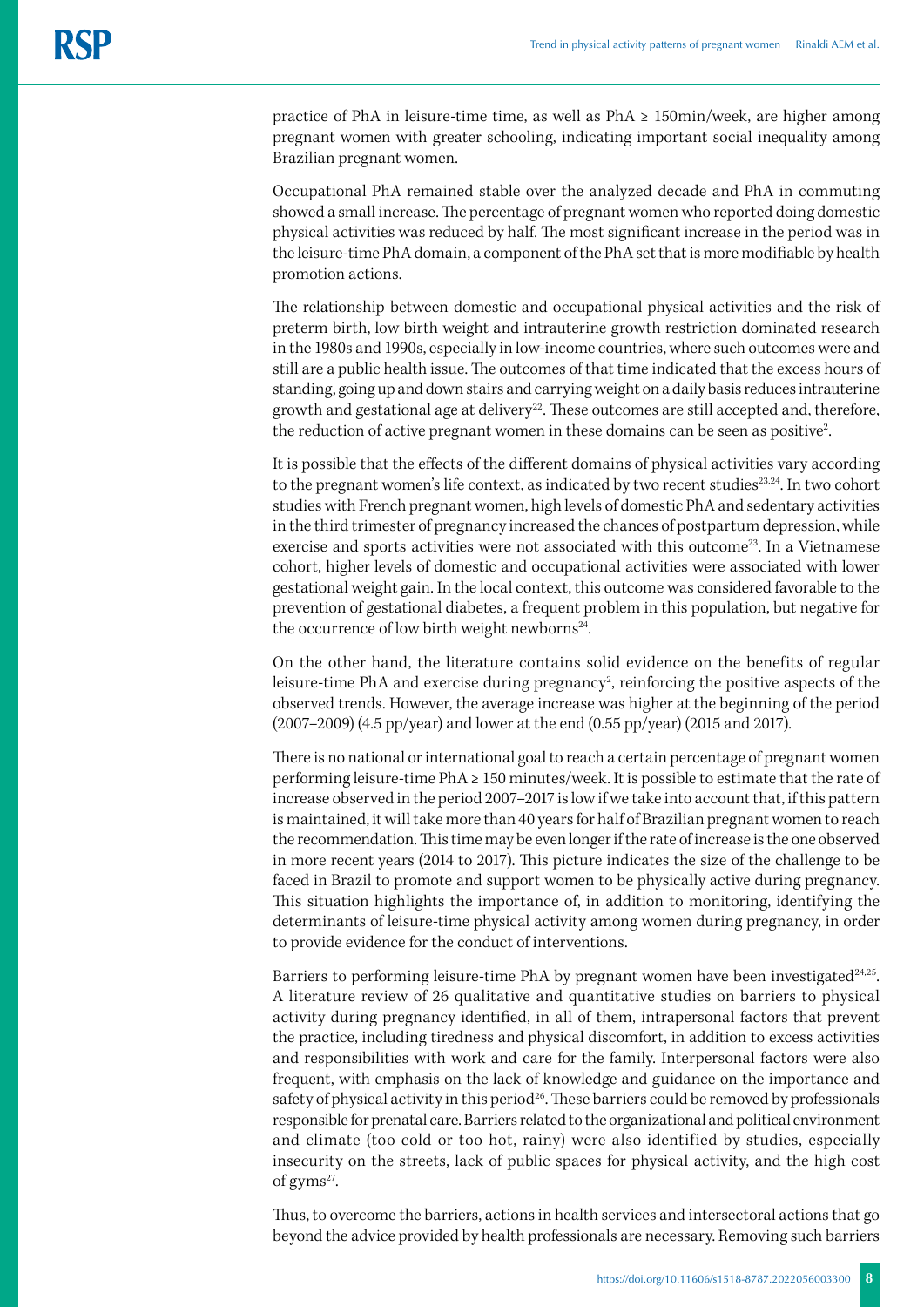also implies new perspectives for urban planning, work environments, sharing of domestic work, among other spheres of human life that need to become more favorable to the practice of physical activity by all, including pregnant women. Public policies in all these spheres are necessary, mainly, to support self-declared black, brown and indigenous pregnant women and those with less schooling.

The increase in schooling of pregnant women tends to be favorable for reaching the recommendation of PhA during leisure-time, as previous studies have also verified<sup>12,28-30</sup>. The positive association between greater schooling and leisure-time PhA can be explained by the more favorable socioeconomic status, which affords them to work in activities that require less physical effort, to get help with housework and childcare, that is, having more time and willingness to exercise in their leisure-time<sup>31</sup>. In addition, pregnant women with a higher educational level may have more access to technical information on physical activity during pregnancy, have easier access to safer places with better infrastructure for leisure-time PhA practice. Differences in leisure-time PhA between white/yellow and black/brown/indigenous pregnant women point to inequality related to institutional racism, regardless of schooling, in leisure-time PhA practice.

As strengths of our study, we highlight the production of unprecedented data on the profile of physical activity of pregnant women in Brazilian capitals, thus expanding the knowledge of this profile for the five macro-regions. To date, previous studies on physical activity in pregnant women were based on regional data<sup>10,11,15</sup>. Another strength is the use of data from a monitoring system (Vigitel) available with the same questions in all years of the surveys, which allowed comparability between the years analyzed.

We identified as the main limitation the absence of some specific and relevant variables when carrying out studies with pregnant women, especially gestational age. This variable would allow us to identify differences regarding the practice of physical activity by gestational trimesters and nutritional status. Vigitel does not focus on pregnant women, but on the adult population residing in Brazilian capitals and the Federal District. Even so, we suggest that the gestational age be asked in future surveys, since Vigitel is the only population-based survey currently available in Brazil that allows the analysis of physical activity in pregnant women. This simple information will allow advances in the monitoring of risk and protective behaviors also for pregnant women and the design of specific interventions for each stage of pregnancy.

We can also highlight that the sample of pregnant women in this study is not representative of the population of pregnant women residing in Brazilian capitals, since the population to be represented is individuals aged 18 years or older. One of the possible explanations for the reduction in the sample size is the drop in fertility over this decade, especially in the capitals.

Another limitation to be considered is the self-report of physical activity compared to direct PhA measurements, performed by pedometers and/or accelerometers. However, trend and monitoring studies that use the same information collection methods are comparable. We emphasize that when classifying pregnant women as to the frequency and weekly duration of leisure-time PhA, we considered all modalities as moderate, since a previous study<sup>12</sup> indicates a low frequency of pregnant women who perform activities of vigorous intensity.

In summary, we found a trend towards an increase in physical activity among pregnant women in the domains of leisure-time and commuting and a significant reduction in domestic activities. Additionally, there was an upward trend in those who reached the recommendation of ≥ 150min/week. However, this increase was decreasing in the period and uneven among pregnant women, according to schooling, being higher among pregnant women with 12 years of schooling or more and among those who self-declared as white/ yellow throughout the analyzed period.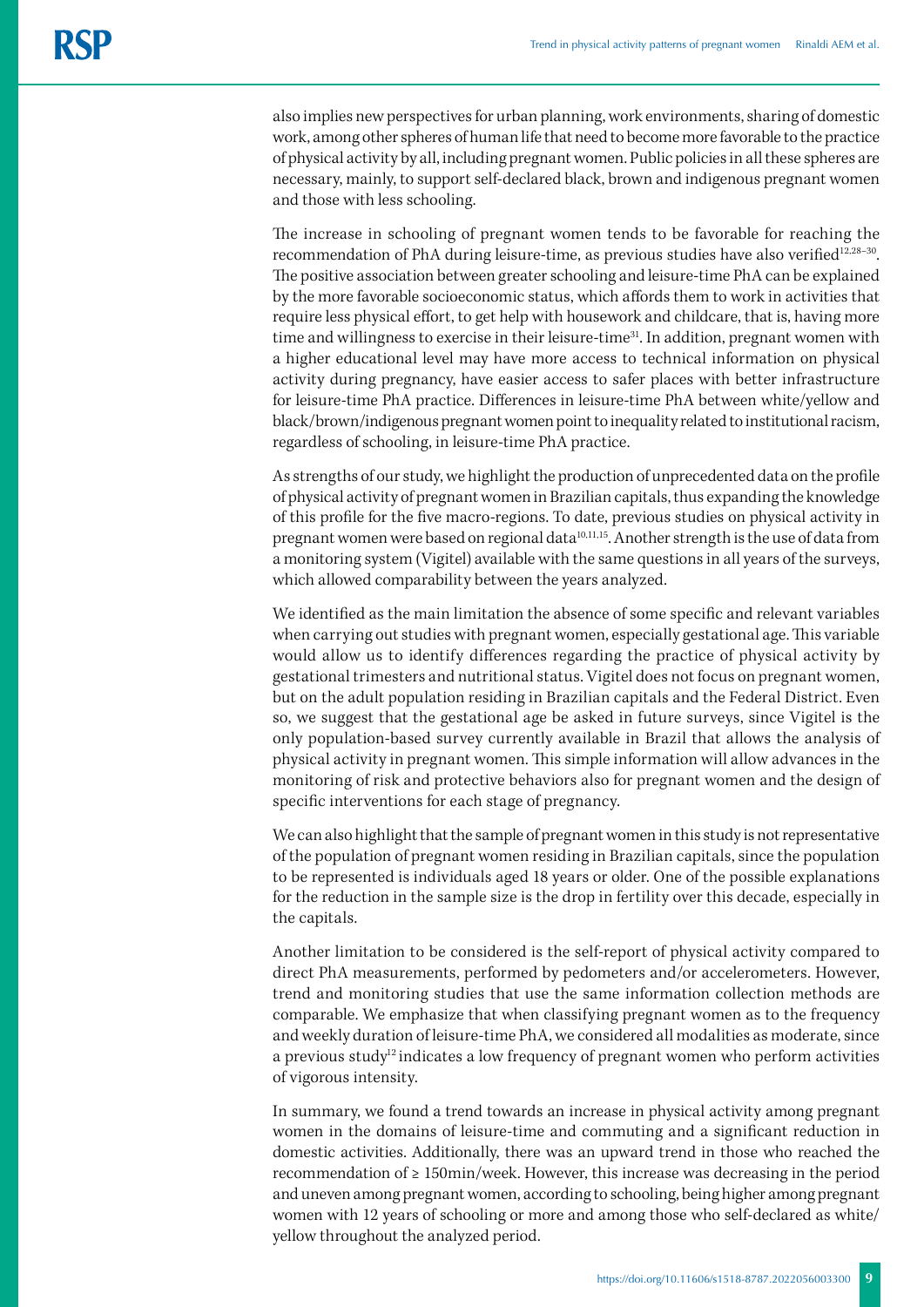# **REFERENCES**

- 1. World Health Organization. Global recommendations on physical activity for health. Geneva (CH): WHO; 2010 [cited 2020 Jun 26]. Available from: https://www.who.int/dietphysicalactivity/ factsheet\_recommendations/en/
- 2. Physical Activity and Exercise During Pregnancy and the Postpartum Period: ACOG Committee Opinion, Number 804. Obstet Gynecol. 2020;135(4):e178-88. https://doi.org/10.1097/AOG.0000000000003772
- 3. U.S. Department of Health and Human Services. Physical activity guidelines for Americans. 2. ed. Washington, DC: DHHS; 2018 [cited 2020 Jun 26]. Available from: https://health.gov/ sites/default/files/2019-09/Physical\_Activity\_Guidelines\_2nd\_edition.pdf
- 4. Wang C, Wei Y, Zhang X, Zhang Y, Xu Q, Sun Y, et al. A randomized clinical trial of exercise during pregnancy to prevent gestational diabetes mellitus and improve pregnancy outcome in overweight and obese pregnant women. Am J Obstet Gynecol. 2017;216(4):340-51. https://doi.org/10.1016/j.ajog.2017.01.037
- 5. Di Mascio D, Magro-Malosso ER, Saccone G, Marhefka GD, Berghella V. Exercise during pregnancy in normal-weight women and risk of preterm birth: a systematic review and meta-analysis of randomized controlled trials. Am J Obstet Gynecol. 2016;215(5):561-71. https://doi.org/10.1016/j.ajog.2016.06.014
- 6. Magro-Malosso ER, Saccone G, Di Mascio D, Di Tommaso M, Berghella V. Exercise during pregnancy and risk of preterm birth in overweight and obese women: a systematic review and meta-analysis of randomized controlled trials. Acta Obstet Gynecol Scand. 2017;96(3):263-73. https://doi.org/10.1111/aogs.13087
- 7. Berghella V, Saccone G. Exercise in pregnancy! Am J Obstet Gynecol. 2017;216(4):335-7. https://doi.org/10.1016/j.ajog.2017.01.023
- 8. Runge SB, Pedersen JK, Svendsen SW, Juhl M, Bonde JP, Andersen AMN. Occupational lifting of heavy loads and preterm birth: a study within the Danish National Birth Cohort. Occup Environ Med. 2013;70(11):782-8. https://doi.org/10.1136/oemed-2012-101173
- 9. Waters TR, MacDonald LA, Hudock SD, Goddard DE. Provisional recommended weight limits for manual lifting during pregnancy. Hum Factors. 2014;56(1):203-14. https://doi.org/10.1177/0018720813502223
- 10. Carvalhaes MABL, Martiniano ACA, Malta MB, Takito MY, Benício MHD. Atividade física em gestantes assistidas na atenção primária à saúde. Rev Saude Publica. 2013;47(5):958-67. <https://doi.org/10.1590/S0034-8910.2013047004689>
- 11. Domingues MR, Barros AJD. Leisure-time physical activity during pregnancy in the 2004 Pelotas Birth Cohort Study. Rev Saude Publica. 2007;41(2):173-80. https://doi.org/10.1590/s0034-89102007000200002
- 12. Nascimento SL, Surita FG, Godoy AC, Kasawara KT, Morais SS. Physical activity patterns and factors related to exercise during pregnancy: a cross sectional study. PloS One. 2015;10(6):e0128953. https://doi.org/10.1371/journal.pone.0128953
- 13. Ministério da Saúde (BR), Secretaria de Atenção à Saúde, Departamento de Atenção Básica. Atenção ao pré-natal de baixo risco. Brasília, DF: Editora do Ministério da Saúde; 2012. (Série A. Normas e Manuais Técnicos. Cadernos de Atenção Básica; n° 32).
- 14. Ministério da Saúde (BR), Secretaria de Vigilância em Saúde, Secretaria de Atenção à Saúde. Política Nacional de Promoção da Saúde - PNaPS: revisão da Portaria MS/GM n° 687, de 30 de março de 2006. Brasília, DF; 2014.
- 15. Coll CVN, Domingues MR, Hallal PC, Silva ICM, Bassani DG, Matijasevich A, et al. Changes in leisure-time physical activity among Brazilian pregnant women: comparison between two birth cohort studies (2004–2015). BMC Public Health. 2017;17:119. https://doi.org/10.1186/s12889-017-4036-y
- 16. Ministério da Saúde (BR), Secretaria de Vigilância em Saúde, Departamento de Vigilância de Doenças e Agravos não Transmissíveis e Promoção da Saúde. Vigitel Brasil 2017: vigilância de fatores de risco e proteção para doenças crônicas por inquérito telefônico: estimativas sobre frequência e distribuição sociodemográfica de fatores de risco e proteção para doenças crônicas nas capitais dos 26 estados brasileiros e no Distrito Federal em 2017. Brasília, DF; 2018 [cited 2020 Jun 26]. Available from: https://bvsms.saude.gov.br/bvs/publicacoes/vigitel\_brasil\_2017\_vigilancia\_fatores\_riscos.pdf
- 17. Ministério da Saúde (BR), Secretaria de Vigilância em Saúde. Ponderação pelo método rake. Brasília, DF; [cited 2020 Jun 26]. Available from: http://svs.aids.gov.br/bases\_vigitel\_viva/dic\_var/ vigitel/Ponderacao\_Metodo-Rake.pdf